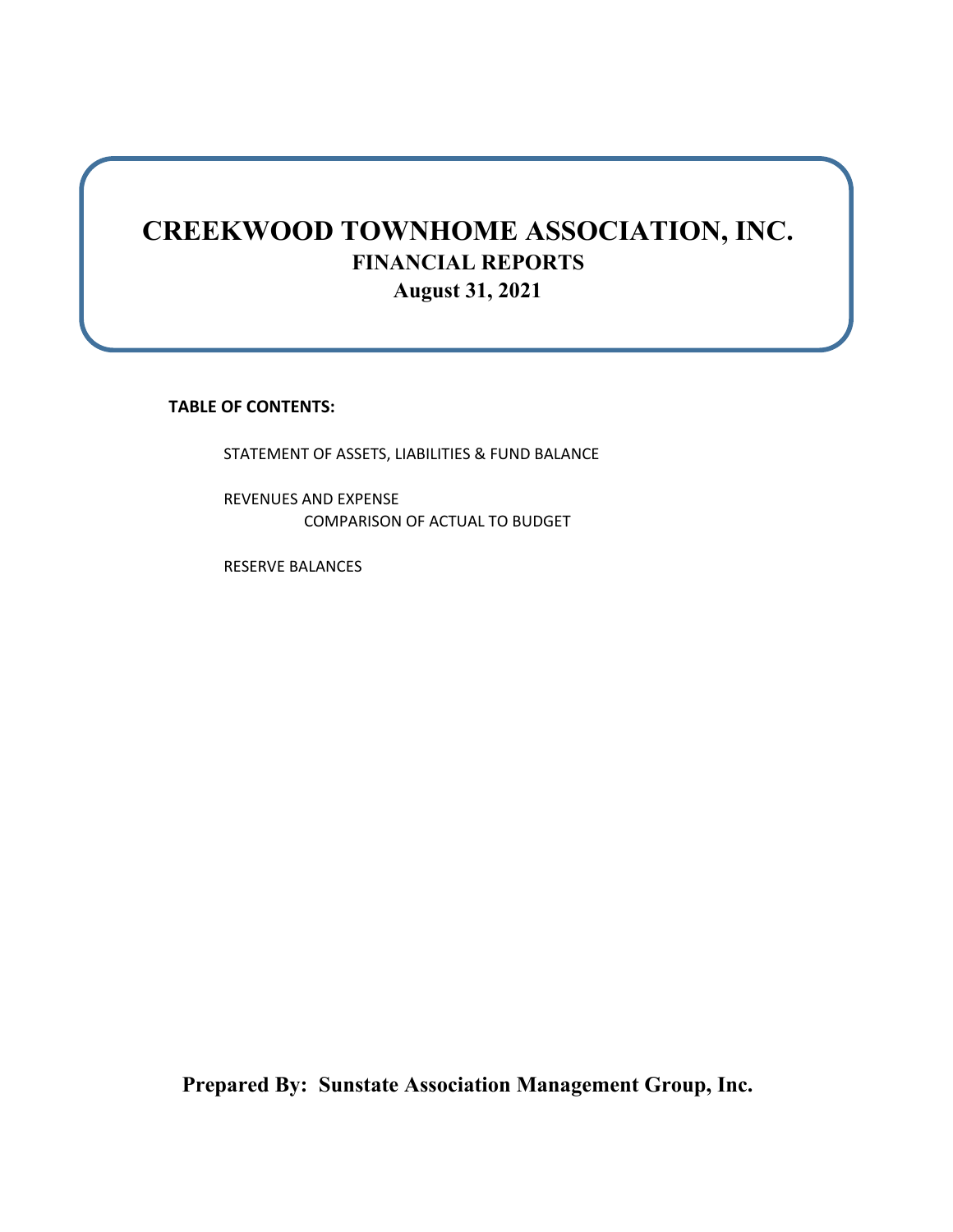## **Creekwood Townhome Association Inc. 09/07/21 Statement of Assets, Liabilities, & Fund Balance As of August 31, 2021**

| <b>AV VI Auguvi VI, 4941</b> |  |  |  |  |
|------------------------------|--|--|--|--|
|                              |  |  |  |  |
|                              |  |  |  |  |
|                              |  |  |  |  |
|                              |  |  |  |  |
|                              |  |  |  |  |
|                              |  |  |  |  |

| <b>ASSETS</b>                                                                |                        |
|------------------------------------------------------------------------------|------------------------|
| <b>Current Assets</b>                                                        |                        |
| <b>Checking/Savings</b>                                                      |                        |
| 1010 Centennial OP 7298<br>1010.99 Management Escrow                         | 126,332.67<br>(500.00) |
| 1015 · Due to/from OP                                                        | 1,185.50               |
| 1110 Centennial MM 7352                                                      | 504,826.59             |
| 1115 Due to/from Reserves                                                    | (1, 185.50)            |
| <b>Total Checking/Savings</b>                                                | 630,659.26             |
| <b>Accounts Receivable</b>                                                   |                        |
| 1150 Accounts Receivable                                                     | (25,789.92)            |
| <b>Total Accounts Receivable</b>                                             | (25,789.92)            |
| <b>Other Current Assets</b>                                                  |                        |
| 1200 VUndeposited Funds                                                      | 2,390.00               |
| 1220 Allowance for Bad Debt                                                  | (1,600.00)             |
| 1250 · Refundable Deposits                                                   | 3,282.38               |
| 1260 Utility Deposits                                                        | 189.08                 |
| 1280 · Prepaid Insurance                                                     | 1,060.04               |
| <b>Total Other Current Assets</b>                                            | 5,321.50               |
| <b>Total Current Assets</b>                                                  | 610,190.84             |
| <b>TOTAL ASSETS</b>                                                          | 610,190.84             |
| <b>LIABILITIES &amp; EQUITY</b><br>Liabilities<br><b>Current Liabilities</b> |                        |
| <b>Accounts Payable</b><br>2000 Accounts Payable                             | 6,583.92               |
| <b>Total Accounts Payable</b>                                                | 6,583.92               |
| <b>Other Current Liabilities</b>                                             |                        |
| 2100 Other Current Liabilities                                               | 3,551.08               |
| <b>Total Other Current Liabilities</b>                                       | 3,551.08               |
| <b>Total Current Liabilities</b>                                             | 10,135.00              |
| <b>Long Term Liabilities</b>                                                 |                        |
| 3100 Reserve Fund                                                            | 503,641.09             |
| <b>Total Long Term Liabilities</b>                                           | 503,641.09             |
| <b>Total Liabilities</b>                                                     | 513,776.09             |
| Equity                                                                       |                        |
| 3340 · Prior Years Surplus/Deficit                                           | 65,198.12              |
| <b>Net Income</b>                                                            |                        |
|                                                                              | 31,216.63              |
| <b>Total Equity</b>                                                          | 96,414.75              |

**Aug 31, 21**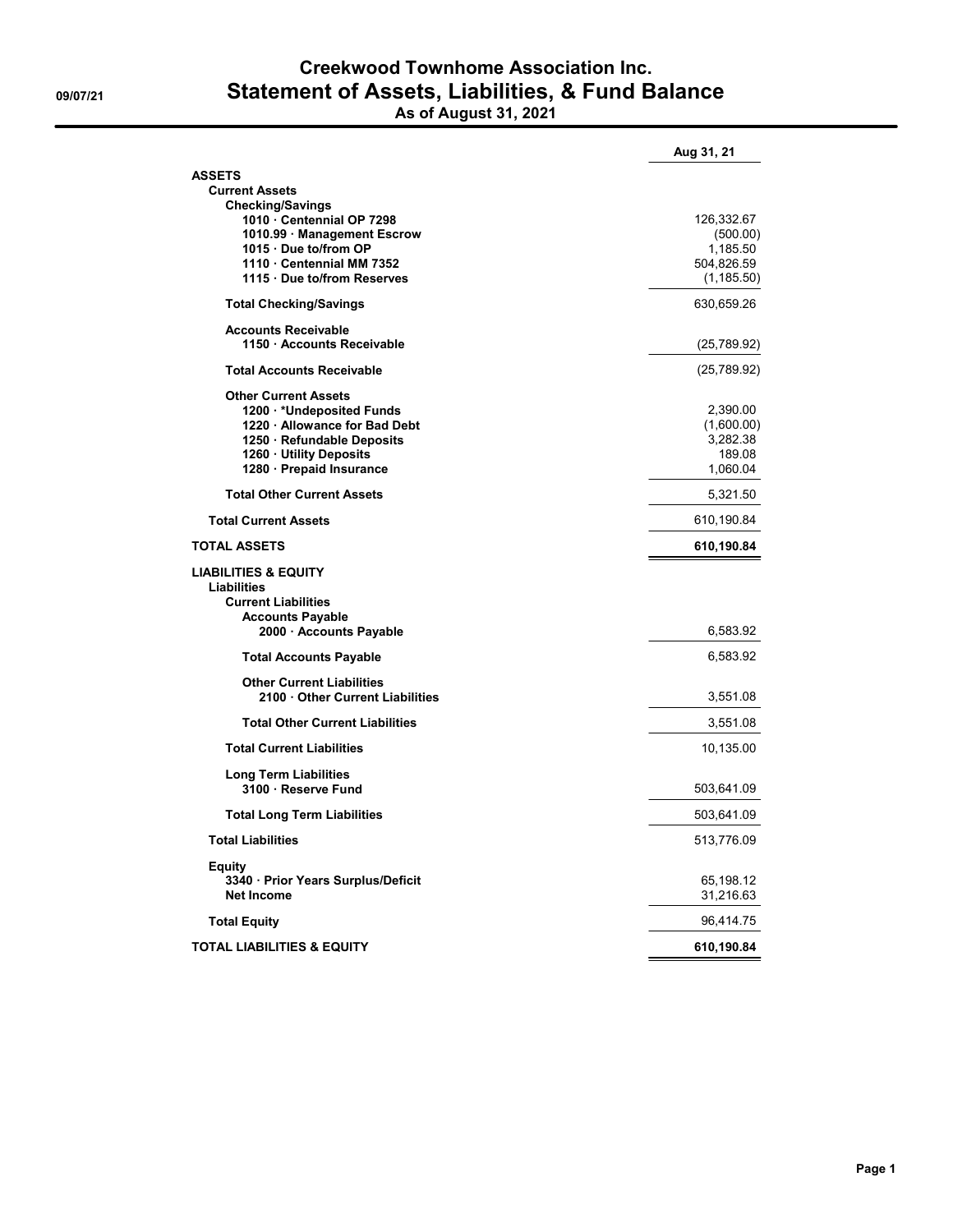## Creekwood Townhome Association Inc. 09/08/21 Revenue & Expense Budget Performance August 2021

|                                                                           | Aug 21             | <b>Budget</b>        | \$ Over Budget       | Jan - Aug 21           | <b>YTD Budget</b>      | \$ Over Budget           | <b>Annual Budget</b>   |
|---------------------------------------------------------------------------|--------------------|----------------------|----------------------|------------------------|------------------------|--------------------------|------------------------|
| <b>Ordinary Income/Expense</b><br>Income                                  |                    |                      |                      |                        |                        |                          |                        |
| 4100 · Regular Assessments                                                | 18,156.67          | 18,156.25            | 0.42                 | 145,253.32             | 145,250.00             | 3.32                     | 217,875.00             |
| 4101 · Reserve Assessments                                                | 12,083.33          | 12,083.33            | 0.00                 | 96,666.68              | 96.666.68              | 0.00                     | 145,000.00             |
| 4120 · Working Capital Assessment<br>4230 · Late Fees                     | 500.00<br>220.61   | 0.00<br>0.00         | 500.00<br>220.61     | 6,500.00<br>2.294.97   | 0.00<br>0.00           | 6,500.00<br>2,294.97     | 0.00<br>0.00           |
| 4260 · Other Income                                                       | 509.13             | 0.00                 | 509.13               | 2,692.93               | 0.00                   | 2,692.93                 | 0.00                   |
| <b>Total Income</b>                                                       | 31,469.74          | 30,239.58            | 1,230.16             | 253,407.90             | 241,916.68             | 11,491.22                | 362,875.00             |
| <b>Gross Profit</b>                                                       | 31,469.74          | 30.239.58            | 1,230.16             | 253,407.90             | 241,916.68             | 11,491.22                | 362.875.00             |
| <b>Expense</b>                                                            |                    |                      |                      |                        |                        |                          |                        |
| <b>Grounds Maintenance</b>                                                |                    |                      |                      |                        |                        |                          |                        |
| 7110 · Landscape Contract<br>7120 · Mulch                                 | 4.224.00<br>0.00   | 4,224.00<br>1,500.00 | 0.00<br>(1,500.00)   | 33,792.00<br>11,908.50 | 33,792.00<br>12,000.00 | 0.00<br>(91.50)          | 50.688.00<br>18,000.00 |
| 7130 · Landscape Other                                                    | 862.17             | 125.00               | 737.17               | 8,796.42               | 1,000.00               | 7.796.42                 | 1,500.00               |
| 7140 · Pond/Lake Maintenance                                              | 138.00             | 275.00               | (137.00)             | 1,104.00               | 2,200.00               | (1,096.00)               | 3,300.00               |
| 7150 · Irrigation/Well Maint/Replace<br>7160 · Termite Warranty Program & | 0.00<br>1,566.00   | 417.50<br>1,666.67   | (417.50)<br>(100.67) | 1,392.44<br>12,258.00  | 3,340.00<br>13,333.32  | (1,947.56)<br>(1,075.32) | 5,010.00<br>20,000.00  |
| <b>Total Grounds Maintenance</b>                                          | 6,790.17           | 8,208.17             | (1,418.00)           | 69,251.36              | 65,665.32              | 3,586.04                 | 98,498.00              |
| <b>Repairs/Maint General</b>                                              |                    |                      |                      |                        |                        |                          |                        |
| 7210 · General Repairs & Maintenance                                      | 1,381.00           | 2,166.67             | (785.67)             | 8.209.00               | 17,333.32              | (9, 124.32)              | 26.000.00              |
| 7220 · Gate Maintenance Contract                                          | 0.00               | 50.00                | (50.00)              | 360.00                 | 400.00                 | (40.00)                  | 600.00                 |
| 7230 · Amenity Access Systems                                             | 0.00               | 41.67                | (41.67)              | 0.00                   | 333.32                 | (333.32)                 | 500.00                 |
| <b>Total Repairs/Maint General</b>                                        | 1,381.00           | 2,258.34             | (877.34)             | 8,569.00               | 18,066.64              | (9, 497.64)              | 27,100.00              |
| <b>Clubhouse &amp; Pool</b><br>7310 · Pool Maintenance Contract           | 475.00             | 475.00               | 0.00                 | 3,800.00               |                        | 0.00                     |                        |
| 7320 · Pool Other                                                         | 0.00               | 250.00               | (250.00)             | 1,512.42               | 3,800.00<br>2,000.00   | (487.58)                 | 5,700.00<br>3,000.00   |
| 7330 • Amenity Center Repairs/Maint                                       | 1,350.51           | 250.00               | 1,100.51             | 3,551.96               | 2,000.00               | 1.551.96                 | 3.000.00               |
| 7340 · Janitorial Supplies                                                | 546.85             | 41.67                | 505.18               | 1,209.82               | 333.32                 | 876.50                   | 500.00                 |
| 7350 · Janitorial Services<br>7370 · Homeowner Activities                 | 500.00<br>0.00     | 541.67<br>166.67     | (41.67)<br>(166.67)  | 4,100.00<br>0.00       | 4,333.32<br>1,333.32   | (233.32)<br>(1, 333.32)  | 6,500.00<br>2,000.00   |
| 7380 · Winter                                                             | 0.00               | 83.33                | (83.33)              | 0.00                   | 666.68                 | (666.68)                 | 1,000.00               |
| <b>Total Clubhouse &amp; Pool</b>                                         | 2,872.36           | 1,808.34             | 1,064.02             | 14,174.20              | 14,466.64              | (292.44)                 | 21,700.00              |
| <b>Other Expenses</b><br>7450 · Reserve Assessment Allocation             | 12,083.33          | 12,083.33            | 0.00                 | 96,666.68              | 96,666.68              | 0.00                     | 145,000.00             |
| <b>Total Other Expenses</b>                                               | 12,083.33          | 12,083.33            | 0.00                 | 96,666.68              | 96,666.68              | 0.00                     | 145,000.00             |
| <b>Utilities</b>                                                          |                    |                      |                      |                        |                        |                          |                        |
| 7510 · Electricity - Amenity Center                                       | 740.66             | 291.67               | 448.99               | 3,020.99               | 2,333.32               | 687.67                   | 3,500.00               |
| 7520 · Electricity - Entry                                                | 19.66              | 25.00                | (5.34)               | 168.57                 | 200.00                 | (31.43)                  | 300.00                 |
| 7530 · Electricity - Irrigation<br>7540 · Electricity - Streetlights      | 104.72<br>1,115.54 | 166.67<br>1,000.00   | (61.95)<br>115.54    | 727.39<br>8,932.13     | 1,333.32<br>8,000.00   | (605.93)<br>932.13       | 2,000.00<br>12,000.00  |
| 7550 · Telephone/Gate Access Control                                      | 0.00               | 41.67                | (41.67)              | 0.00                   | 333.32                 | (333.32)                 | 500.00                 |
| 7560 · Water/Sewer - Amenity Center                                       | 97.21              | 666.67               | (569.46)             | 1,407.05               | 5,333.32               | (3,926.27)               | 8,000.00               |
| <b>Total Utilities</b>                                                    | 2,077.79           | 2,191.68             | (113.89)             | 14,256.13              | 17,533.28              | (3,277.15)               | 26,300.00              |
| <b>Professional Fees</b><br>7610 · Tax Preparation                        | 0.00               | 41.67                | (41.67)              | 200.00                 | 333.32                 | (133.32)                 | 500.00                 |
| 7620 · Legal & Professional Fees                                          | 0.00               | 291.67               | (291.67)             | 300.00                 | 2,333.32               | (2,033.32)               | 3,500.00               |
| <b>Total Professional Fees</b>                                            | 0.00               | 333.34               | (333.34)             | 500.00                 | 2,666.64               | (2, 166.64)              | 4,000.00               |
| Insurance                                                                 |                    |                      |                      |                        |                        |                          |                        |
| 7710 · Directors & Officers<br>7720 · General, Property & Liability       | 103.17<br>370.54   | 104.17<br>458.33     | (1.00)<br>(87.79)    | 825.36<br>2,964.32     | 833.32<br>3,666.68     | (7.96)<br>(702.36)       | 1,250.00<br>5,500.00   |
| 7730 · Worker's Comp                                                      | 56.33              | 83.33                | (27.00)              | 450.64                 | 666.68                 | (216.04)                 | 1,000.00               |
| <b>Total Insurance</b>                                                    | 530.04             | 645.83               | (115.79)             | 4,240.32               | 5,166.68               | (926.36)                 | 7,750.00               |
| Administration                                                            |                    |                      |                      |                        |                        |                          |                        |
| 7810 · Administration Other                                               | 44.00              | 208.33               | (164.33)             | 731.69                 | 1,666.68               | (934.99)                 | 2,500.00               |
| 7820 · Corporate Annual Report<br>7830 · Coupons                          | 0.00<br>0.00       | 13.42<br>4.17        | (13.42)<br>(4.17)    | 86.25<br>13.50         | 107.32<br>33.32        | (21.07)<br>(19.82)       | 161.00<br>50.00        |
| 7835 · Bank Charges                                                       | 20.10              | 3.00                 | 17.10                | 160.05                 | 24.00                  | 136.05                   | 36.00                  |
| 7840 · Internet Access                                                    | 50.00              | 120.00               | (70.00)              | 400.00                 | 960.00                 | (560.00)                 | 1,440.00               |
| 7850 · Miscellaneous<br>7860 · Postage                                    | 0.00<br>4.99       | 500.00<br>41.67      | (500.00)<br>(36.68)  | 0.00<br>266.19         | 4,000.00<br>333.32     | (4,000.00)<br>(67.13)    | 6,000.00<br>500.00     |
| 7870 · Management Fee                                                     | 1,545.00           | 1,545.00             | 0.00                 | 12,360.00              | 12,360.00              | 0.00                     | 18,540.00              |
| 7880 · Office Supplies                                                    | 8.50               | 83.33                | (74.83)              | 515.90                 | 666.68                 | (150.78)                 | 1,000.00               |
| 7890 · Collections Expense<br>7895 · Bad Debt Expense                     | 0.00<br>0.00       | 66.67<br>125.00      | (66.67)<br>(125.00)  | 0.00<br>0.00           | 533.32<br>1,000.00     | (533.32)<br>(1,000.00)   | 800.00<br>1,500.00     |
| <b>Total Administration</b>                                               | 1,672.59           | 2,710.59             | (1,038.00)           | 14,533.58              | 21,684.64              | (7, 151.06)              | 32,527.00              |
| <b>Total Expense</b>                                                      | 27,407.28          | 30,239.62            | (2,832.34)           | 222, 191.27            | 241,916.52             | (19, 725.25)             | 362,875.00             |
| <b>Net Ordinary Income</b>                                                | 4,062.46           | (0.04)               | 4,062.50             | 31,216.63              | 0.16                   | 31,216.47                | 0.00                   |
| Net Income                                                                | 4,062.46           | (0.04)               | 4,062.50             | 31,216.63              | 0.16                   | 31,216.47                | 0.00                   |
|                                                                           |                    |                      |                      |                        |                        |                          |                        |